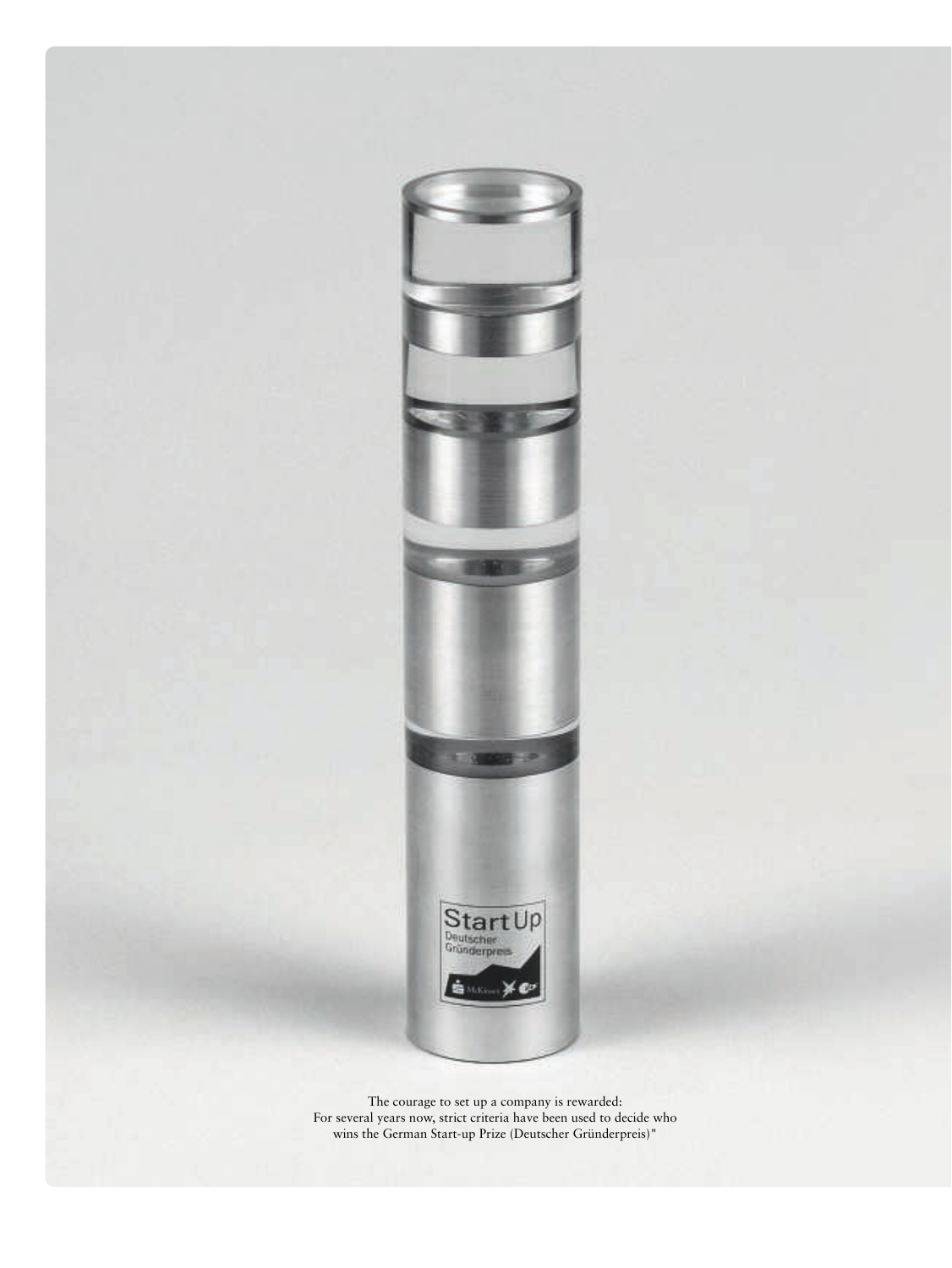# Breeding Ground for Success

Looking forward with optimism: on 19 June, the tenth award ceremony will be held in Berlin to present German entrepreneurs in four categories with the "Deutscher Gründerpreis" (German Start-up Prize). The aim of the initiative is to encourage entrepreneurial spirit in Germany. The four partners in the initiative are the magazine stern, the Sparkassen savings banks, the ZDF TV channel and Porsche. Prize-winners and nominees are assigned successful family companies as their "mentors". Good reason, then, to ask some experienced trustees what entrepreneurism is all about and what are the real secrets of success that lie behind healthy growth and corporate culture.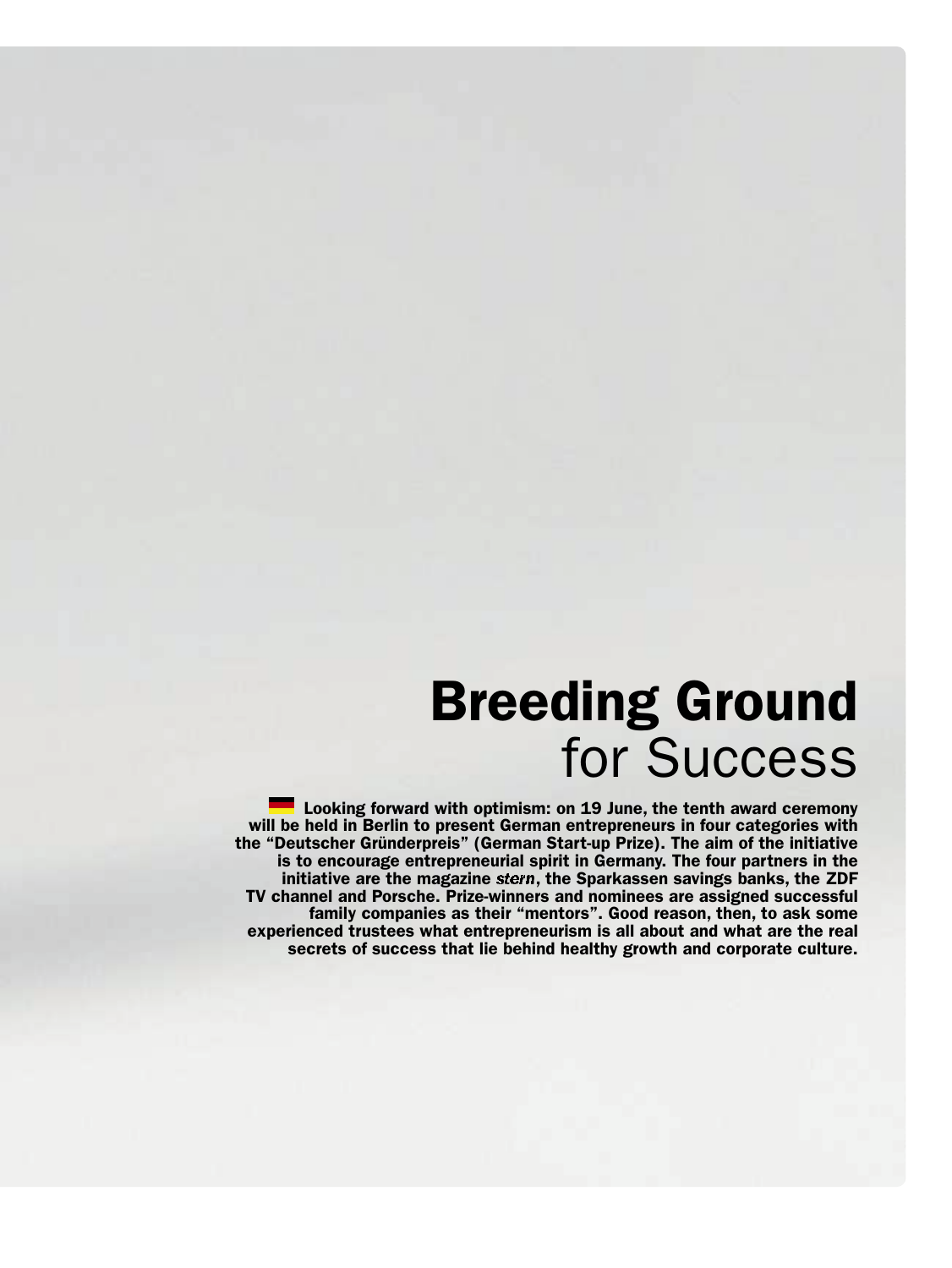# "Culture Has to Be Allowed to Grow"

*A duty owed to tradition. Four years ago, Annette Roeckl took control as the sixth generation in charge of the family-run Munich company Roeckl Handschuhe & Accessoires (Roeckl Gloves & Accessories). By concentrating on exclusively high-quality products, she is making the company ever more successful and building a corporate culture in accordance with her own views.* 

*Ms Roeckl, have you demonstrated today how to put the corporate culture into practice?* 

Annette Roeckl: "It's a matter of identifying cultural facts and living them. Respect for other people plays an essential role too. In the end it is only by working together that you will achieve the highest goals. So it is about loyalty to the company, the responsibility that is shared by everybody. That defines the way people deal with one another and also the fun that they can have together. This is the atmosphere that should always be present in everyday working life."

*Let me put the question more precisely: have you praised one of your employees today or asked someone for advice?*

Roeckl: "I have done both."

#### *How would you describe your corporate culture?*

Roeckl: "We want to make products that are distinguished by being top quality. Exclusive products, treasured items for our customers—and produced in the environment I described before. But you have to understand

that a corporate culture is not something set in stone. It has to grow."

*Companies have to be able to react quickly to the frequently changing demands of the market and the environment. What role does corporate culture play in that?* 

Roeckl: "A very important one, of course. The employees operate in this cultural space, have guidelines and are able to meet the demands thanks to an inbuilt intuition."

### *What should someone starting up a new company pay attention to when defining their corporate culture?*

**Roeckl:** "They should start in a small way by defining a few ground rules. The corporate culture will grow from those. But even with these ground rules, the founder must ensure that he or she is fully behind them. They are like a code of personal values. The founder must show that they live by these rules, since only then can a strong corporate culture develop. Strictly defining these rules is certainly important. But you don't achieve anything just by defining the rules."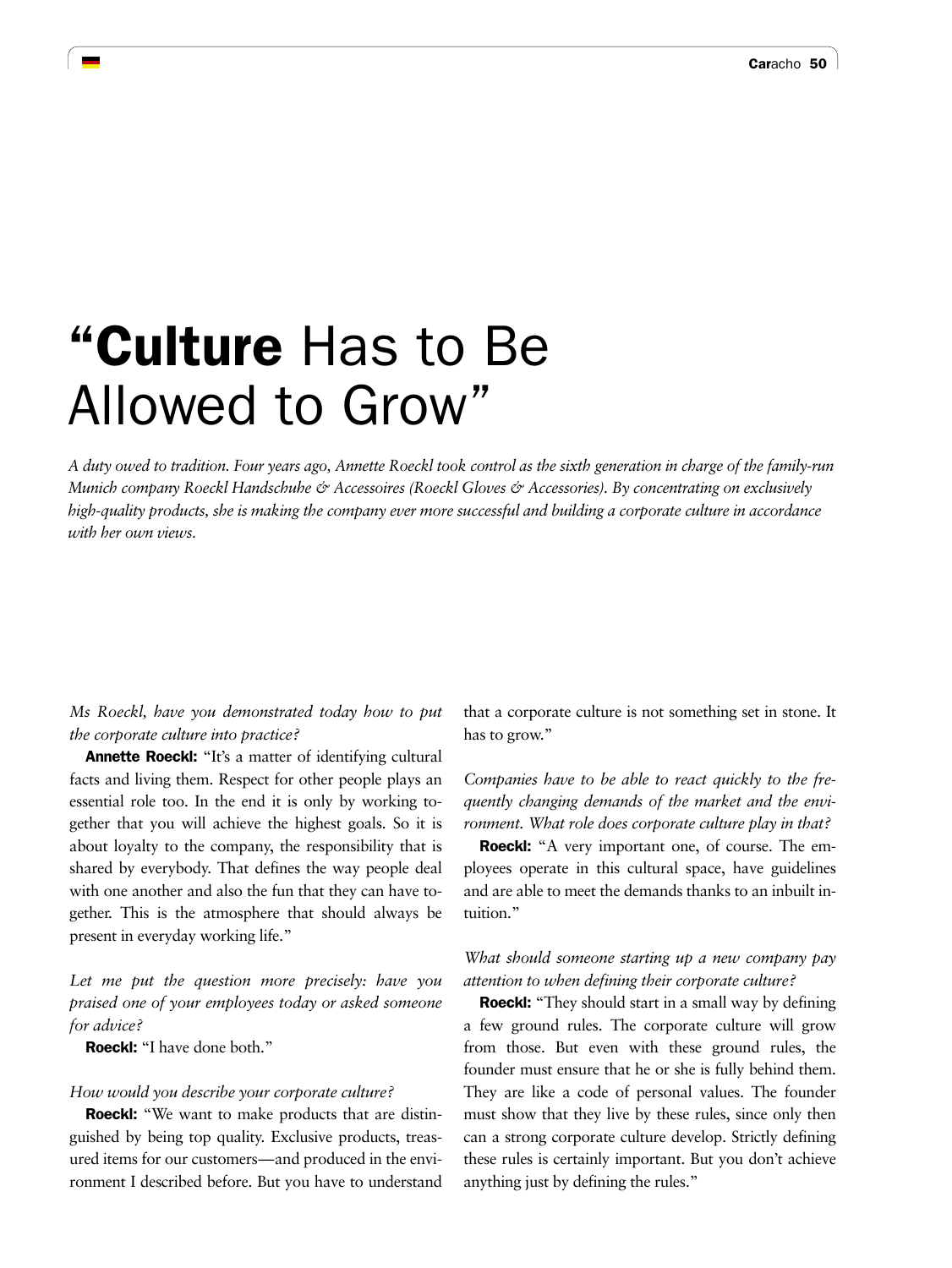

#### A duty owed to tradition

Annette Roeckl finished her initial training as a business administrator with the family company, and later worked there in the Branches and Marketing departments, among others. In 1999 her father made her a partner and managing director and since 2003 she has been running the company alone. Roeckl Handschuhe & Accessoires GmbH & Co currently employs 250 staff worldwide, 130 of them in Germany. With its 19 branches in Germany and Austria, in the financial year 05/06 it achieved sales of 18.5 million euros.

# *Can anyone ever be so perfect that they always act correctly in accordance with their own culture?*

Roeckl: "Everyone has a bad day sometimes, everyone makes mistakes. What is critical is how you handle the mistakes and what you learn from them. And anyway: you can, of course, define a whole host of rules—or just a few unbreakable ones."

# *Is it more of a burden or a benefit to take over a company with a long tradition?*

Roeckl: "I took control four years ago, and, of course, there are two sides to taking over a company like this. What was most valuable for me was the sound base that I found: the existing knowledge, the financial situation, the established structures and the brand name. On the other hand, I found a certain lack of flexibility, attitudes that aren't quite the same as mine. And in any case, the family tradition in general is a big challenge. As the representative of the sixth generation, I see myself as having a duty to succeed."

#### *How do you handle that?*

**Roeckl:** "In certain things I am different from my father, my priorities are slightly different. Since you are always dealing with people, building a corporate culture does not happen overnight. You have to introduce changes deliberately and steadily. You mustn't let up."

#### *Can you give us an example to show how you think the culture has changed since you took over?*

Roeckl: "Eighteen months ago, we had only four days between gaining permission and opening a shop. We managed to have a great opening ceremony. Everyone involved gave their best performance under difficult circumstances. You can't achieve that by handing out orders. It only happens if the staff understand their own roles and can identify with the company."  $\triangleleft$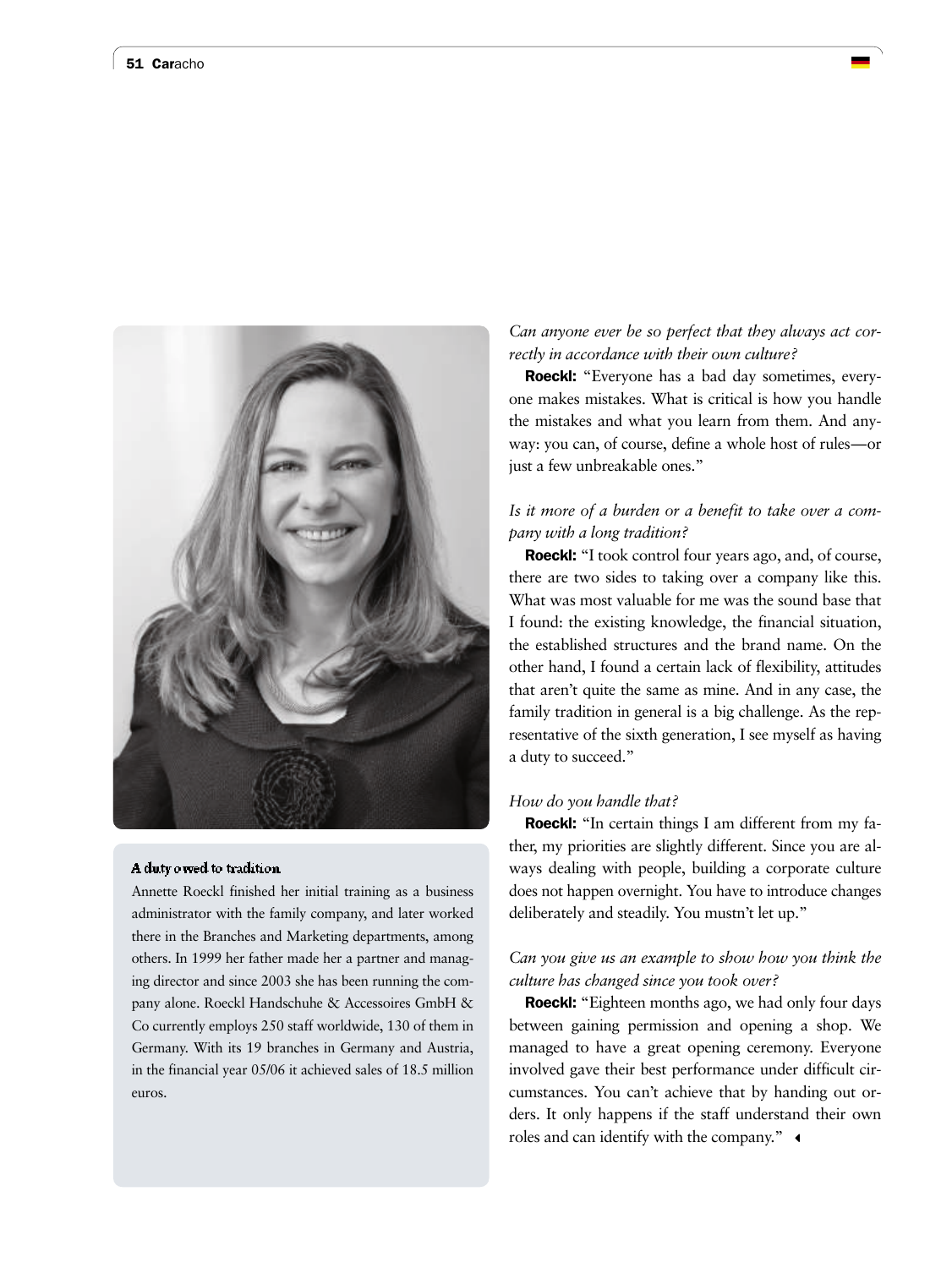# "Growth without Profit Is Fatal"

*Prof. Reinhold Würth, entrepreneur and art collector, began his career in 1949 as the first apprentice and second employee in his father's screw wholesaling business in Künzelsau. Over the decades that followed, he moulded the company in an exemplary way to become one which is successful and well-known all over the world. Today, he is still the Chairman of the Foundation Supervisory Board of the Würth Group.* 



*Professor Würth, can you remember the day when you realised that you no longer knew all your employees personally?* 

Reinhold Würth: "Not exactly. It must have been in 1971 when the number of employees passed 1,000 for the first time—from then on it became difficult to know each employee personally."

#### *Did you find that uplifting or shocking?*

Würth: "No longer knowing all your employees is neither shameful nor a particular milestone."

# *When you look back to those early years, do you feel nostalgia or relief?*

Würth: "Of course, the early years were often tough and difficult: it's quite true, as the saying goes: "The first million is the hardest". When I look back on those early years, though, I feel nothing but pleasure. They were the days of my youth, the mood was positive."

# *All companies strive for growth. Is growth an indicator of success?*

**Würth:** "Growth is a reflection of a healthy business. That's why company growth is, of course, one among many indicators of success."

# *Was growth your main priority right from the start, or was there a time later on when you decided to go for it?*

Würth: "Growth without profit is fatal. That's why I did strive for growth in the first place, but at the same time also for the right level of profitability."

#### *How can one plan for growth?*

Würth: "By first defining your resources and options very precisely, so as to generate the best possible company growth from them."

*What are the expectations of the company management in achieving this objective?*